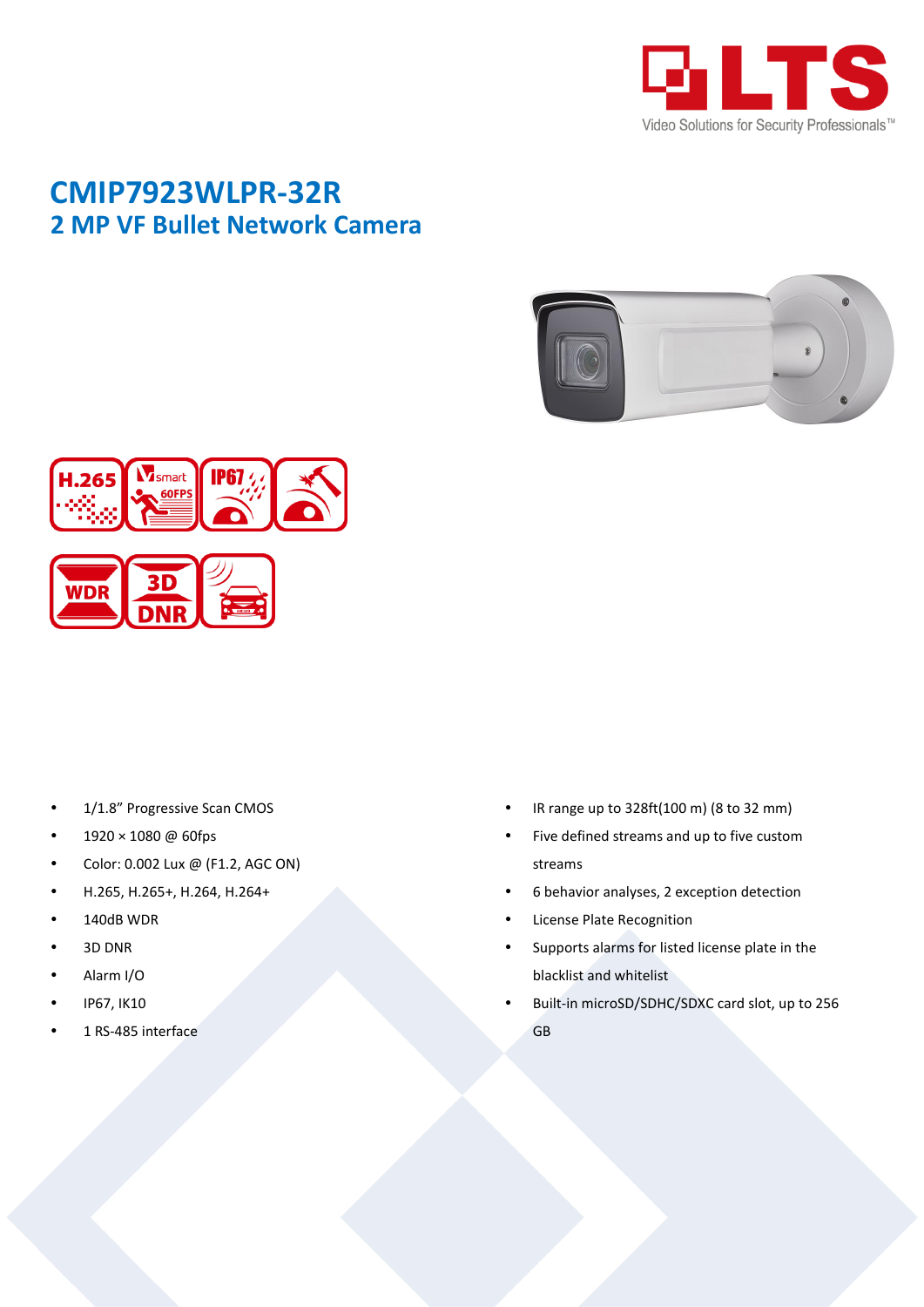

## **Specifications**

| Camera                                                                     |                                                                                                                                                              |  |
|----------------------------------------------------------------------------|--------------------------------------------------------------------------------------------------------------------------------------------------------------|--|
| Image Sensor                                                               | 1/1.8" Progressive Scan CMOS                                                                                                                                 |  |
| Min. Illumination                                                          | Color: 0.002 Lux @ (F1.2, AGC ON), 0 Lux with IR                                                                                                             |  |
| <b>Shutter Speed</b>                                                       | 1 s to 1/100,000 s                                                                                                                                           |  |
| Slow Shutter                                                               | Yes                                                                                                                                                          |  |
| Day & Night                                                                | IR Cut Filter                                                                                                                                                |  |
| <b>Digital Noise Reduction</b>                                             | 3D DNR                                                                                                                                                       |  |
| <b>WDR</b>                                                                 | 140 dB                                                                                                                                                       |  |
| Angle Adjustment                                                           | Bracket, pan: 0° to 355°, tilt: 0° to 90°, rotate: 0° to 360°                                                                                                |  |
| Lens                                                                       |                                                                                                                                                              |  |
| Focal length                                                               | 8 to 32 mm                                                                                                                                                   |  |
| Aperture                                                                   | F1.6                                                                                                                                                         |  |
| Focus                                                                      | Auto, semi-auto, manual                                                                                                                                      |  |
| <b>FOV</b>                                                                 | horizontal FOV 42.5° to 13.4°, vertical FOV 23.4° to 7.7°, diagonal FOV 49° to 15.3°                                                                         |  |
| Lens Mount                                                                 | Integrated                                                                                                                                                   |  |
| <b>IR</b>                                                                  |                                                                                                                                                              |  |
| IR Range                                                                   | up to 328(100 m)                                                                                                                                             |  |
| Wavelength                                                                 | 850 nm                                                                                                                                                       |  |
| <b>Compression Standard</b>                                                |                                                                                                                                                              |  |
| Video Compression                                                          | Main stream: H.265/H.264/H.265+/H.264+<br>Sub stream/third stream/fourth stream/fifth stream/custom stream: H.265/H.264/MJPEG                                |  |
| H.264 Type                                                                 | Baseline Profile/Main Profile/High Profile                                                                                                                   |  |
| $H.264+$                                                                   | Main stream supports                                                                                                                                         |  |
| H.265 Type                                                                 | Main Profile                                                                                                                                                 |  |
| $H.265+$                                                                   | Main stream supports                                                                                                                                         |  |
| Video Bit Rate                                                             | 32 Kbps to 16 Mbps                                                                                                                                           |  |
| Audio Compression                                                          | No                                                                                                                                                           |  |
| Audio Bit Rate                                                             | No                                                                                                                                                           |  |
| <b>Smart Feature-set</b>                                                   |                                                                                                                                                              |  |
| Perimeter Protection                                                       | Line crossing detection, intrusion detection, region entrance detection, region exiting<br>detection, unattended baggage detection, object removal detection |  |
| <b>Exception Detection</b>                                                 | Scene change detection, defocus detection                                                                                                                    |  |
| Statistics                                                                 | <b>No</b>                                                                                                                                                    |  |
| Face Detection                                                             | Yes                                                                                                                                                          |  |
| Recognition                                                                | License Plate Recognition                                                                                                                                    |  |
| Region of Interest                                                         | 4 fixed regions for main stream, sub stream, third stream, fourth stream, and fifth stream, and<br>dynamic tracking                                          |  |
| <b>Road Traffic and Vehicle Detection</b>                                  |                                                                                                                                                              |  |
| Accuracy<br>(Under recommended<br>installation and lighting<br>conditions) | Capture rate > 98%<br>Vehicle moving direction recognition accuracy > 96%<br>Mistaken capture rate < 2% (entrance/exit), < 5% (checkpoint)                   |  |
| <b>Blacklist and whitelist</b>                                             | Max. 10,000 records                                                                                                                                          |  |
| No License Plate Detection                                                 | Yes                                                                                                                                                          |  |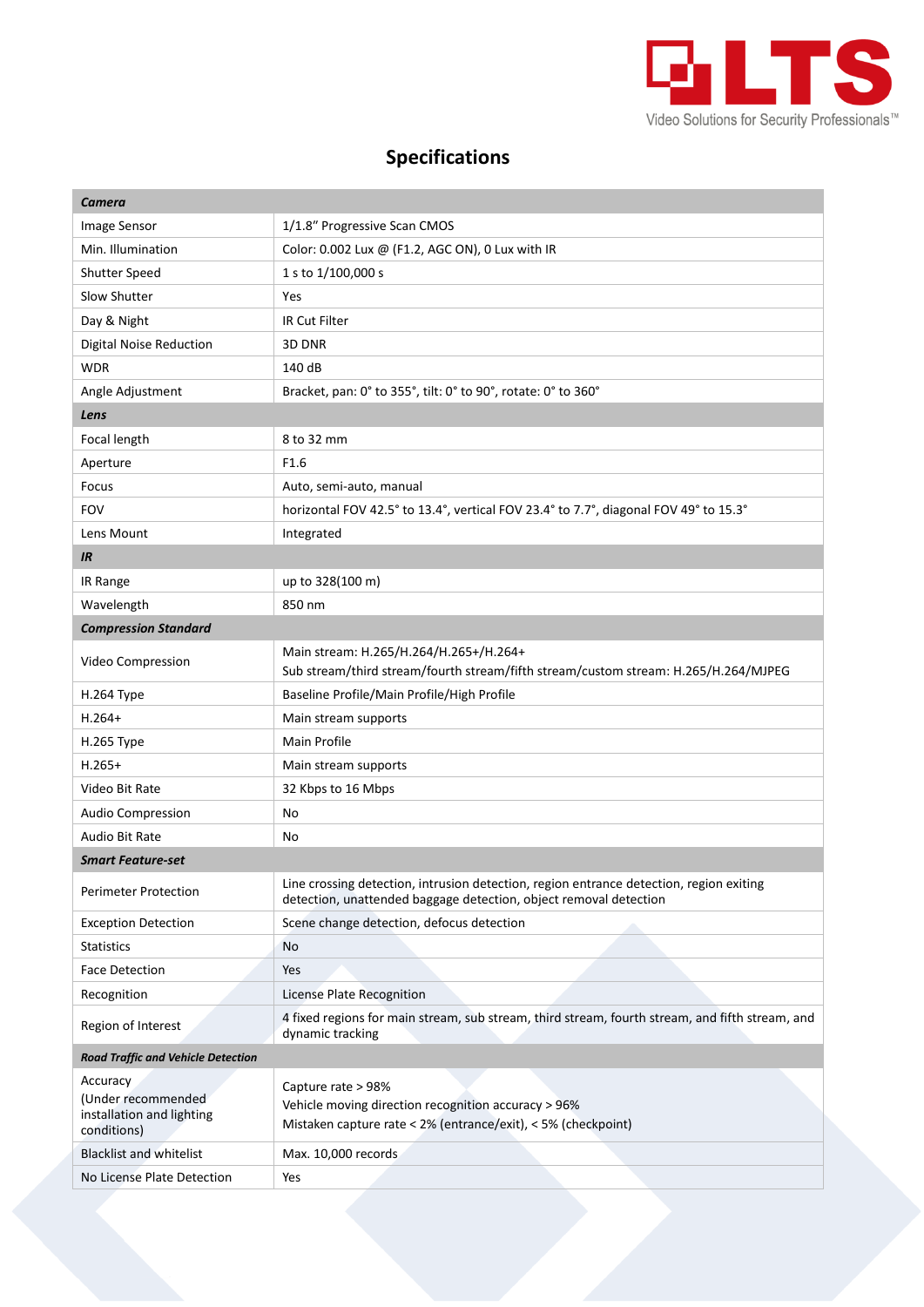

| Motorcycle LPR                 | Yes (only applicable to checkpoint)                                                                                                                                                                     |  |
|--------------------------------|---------------------------------------------------------------------------------------------------------------------------------------------------------------------------------------------------------|--|
| <i>Image</i>                   |                                                                                                                                                                                                         |  |
| Max. Resolution                | $1920 \times 1080$                                                                                                                                                                                      |  |
| Main Stream                    | 50Hz: 50fps (1920 × 1080, 1280 × 960, 1280 × 720)<br>60Hz: 60fps (1920 × 1080, 1280 × 960, 1280 × 720)                                                                                                  |  |
| Sub Stream                     | 50Hz: 25fps (704 $\times$ 576, 640 $\times$ 480)<br>60Hz: 30fps (704 $\times$ 480, 640 $\times$ 480)                                                                                                    |  |
| <b>Third Stream</b>            | 50Hz: 25fps (1920 × 1080, 1280 × 960, 1280 × 720, 704 × 576, 640 × 480)<br>60Hz: 30fps (1920 × 1080, 1280 × 960, 1280 × 720, 704 × 480, 640 × 480)                                                      |  |
| <b>Fourth Stream</b>           | 50Hz: 25fps (1920 × 1080, 1280 × 720, 704 × 576, 640 × 480)<br>60Hz: 30fps (1920 × 1080, 1280 × 720, 704 × 480, 640 × 480)                                                                              |  |
| Fifth Stream                   | 50Hz: 25fps (704 $\times$ 576, 640 $\times$ 480)<br>60Hz: 30fps (704 $\times$ 480, 640 $\times$ 480)                                                                                                    |  |
| <b>Custom Stream</b>           | 50Hz: 25fps (1920 × 1080, 1280 × 720, 704 × 576, 640 × 480)<br>60Hz: 30fps (1920 × 1080, 1280 × 720, 704 × 480, 640 × 480)                                                                              |  |
| Image Enhancement              | BLC, HLC, 3D DNR, Defog, EIS, lens distortion correction                                                                                                                                                |  |
| <b>Image Setting</b>           | Rotate mode, saturation, brightness, contrast, sharpness, AGC, and white balance are<br>adjustable by client software or web browser                                                                    |  |
| <b>Target Cropping</b>         | Yes                                                                                                                                                                                                     |  |
| <b>SVC</b>                     | H.264 and H.265 encoding                                                                                                                                                                                |  |
| Day/Night Switch               | Day/Night/Auto/Schedule/Triggered by Alarm In/ Triggered by video                                                                                                                                       |  |
| Picture Overlay                | LOGO picture can be overlaid on video with $128 \times 128$ 24bit bmp format                                                                                                                            |  |
| <b>Network</b>                 |                                                                                                                                                                                                         |  |
| Network Storage                | microSD/SDHC/SDXC card (256 GB), local storage and NAS (NFS, SMB/CIFS), ANR                                                                                                                             |  |
| Alarm Trigger                  | Motion detection, video tampering alarm, network disconnected, IP address conflict, illegal<br>login, HDD full, HDD error, alarm for listed license plate in the blacklist and whitelist                |  |
| Protocols                      | TCP/IP, ICMP, HTTP, HTTPS, FTP, DHCP, DNS, DDNS, RTP, RTSP, RTCP, PPPOE, NTP, UPnP, SMTP,<br>SNMP, IGMP, 802.1X, QoS, IPv6, UDP, Bonjour                                                                |  |
| <b>Security Measures</b>       | Password protection, HTTPS encryption, IEEE 802.1x port-based network access control, IP<br>address filter, basic and digest authentication for HTTP/HTTPS, WSSE and digest<br>authentication for ONVIF |  |
| <b>General Function</b>        | One-key reset, anti-flicker, five streams and custom stream, heartbeat, password protection,<br>privacy mask, watermark, IP address filter                                                              |  |
| API                            | ONVIF (PROFILE S, PROFILE G), ISAPI, SDK                                                                                                                                                                |  |
| Simultaneous Live View         | Up to 20 channels                                                                                                                                                                                       |  |
| User/Host                      | Up to 32 users. 3 user levels: administrator, operator and user                                                                                                                                         |  |
| Web Browser                    | Plug-in required live view: IE8+, Chrome31.0-44, Mozilla Firefox30.0-51, Safari8.0+<br>Plug-in free live view: Chrome45+, Mozilla Firefox52+                                                            |  |
| <b>Interface</b>               |                                                                                                                                                                                                         |  |
| Audio                          | No                                                                                                                                                                                                      |  |
| <b>Communication Interface</b> | 1 RJ45 10M/100M/1000M Ethernet port,<br>1 RS-485 interface (half duplex, Pelco-P, Pelco-D, self-adaptive)                                                                                               |  |
| Alarm                          | 2 inputs, 2 outputs (up to 24 VDC 1A or 110 VAC 500 mA)                                                                                                                                                 |  |
| Video Output                   | 1Vp-p composite output (75 Ω/CVBS)                                                                                                                                                                      |  |
| On-board storage               | Built-in micro SD/SDHC/SDXC slot, up to 256 GB                                                                                                                                                          |  |
| <b>BNC</b>                     | CVBS analog output (4CIF resolution), internal                                                                                                                                                          |  |
| <b>Reset Button</b>            | Yes                                                                                                                                                                                                     |  |
| <b>Audio</b>                   |                                                                                                                                                                                                         |  |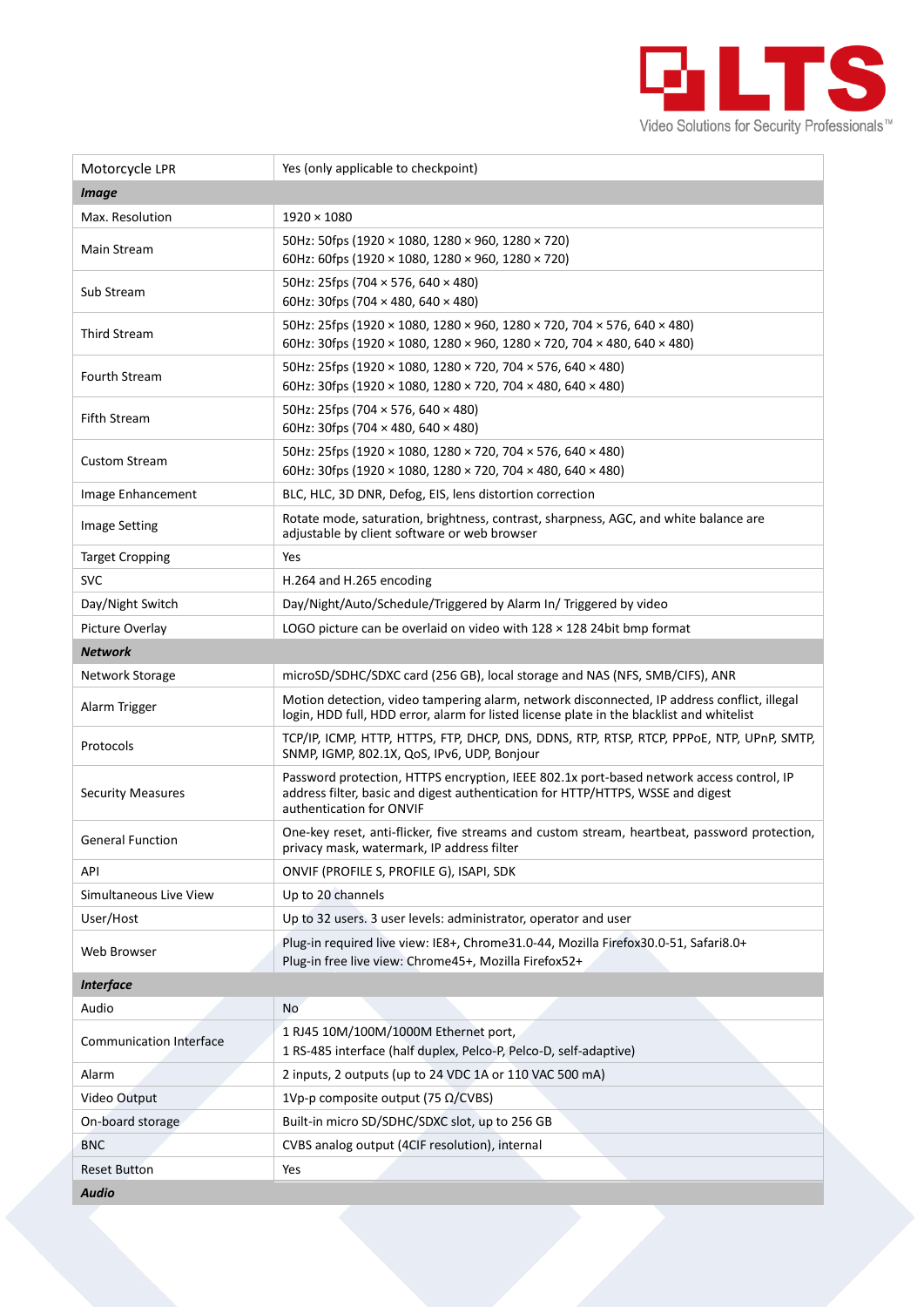

| <b>Environment Noise Filtering</b> | No                                                                                                                                      |
|------------------------------------|-----------------------------------------------------------------------------------------------------------------------------------------|
| <b>Audio Sampling Rate</b>         | No.                                                                                                                                     |
| <b>General</b>                     |                                                                                                                                         |
| <b>Operating Conditions</b>        | -30 °C to 60 °C (-22 °F to 140 °F), -H: -40 °C to 60 °C (-40 °F to 140 °F)<br>Humidity 95% or less (non-condensing)                     |
| Power Supply                       | 12 VDC ± 20%, two-core terminal block<br>PoE (802.3at, class 4)                                                                         |
| Power Consumption and<br>Current   | 12 VDC, 1.2 A, max. 14 W; PoE (802.3at, 42.5 V to 57 V), 0.4 A to 0.3 A                                                                 |
| <b>Protection Level</b>            | IP67, IK10                                                                                                                              |
| Material                           | Aluminum alloy                                                                                                                          |
| Dimensions                         | Camera: $\Phi$ 140 × 351 mm ( $\Phi$ 5.5" × 13.8")<br>With package: $405 \times 190 \times 180$ mm $(15.9'' \times 7.5'' \times 7.1'')$ |
| Weight                             | Camera: approx. 2.5 kg (5.51 lb.)<br>With package: approx. 2.75 kg (6.06 lb.)                                                           |

*\* Listed resolutions are only selectable options. It does not mean that all streams can work at their maximum resolution at the same time.*